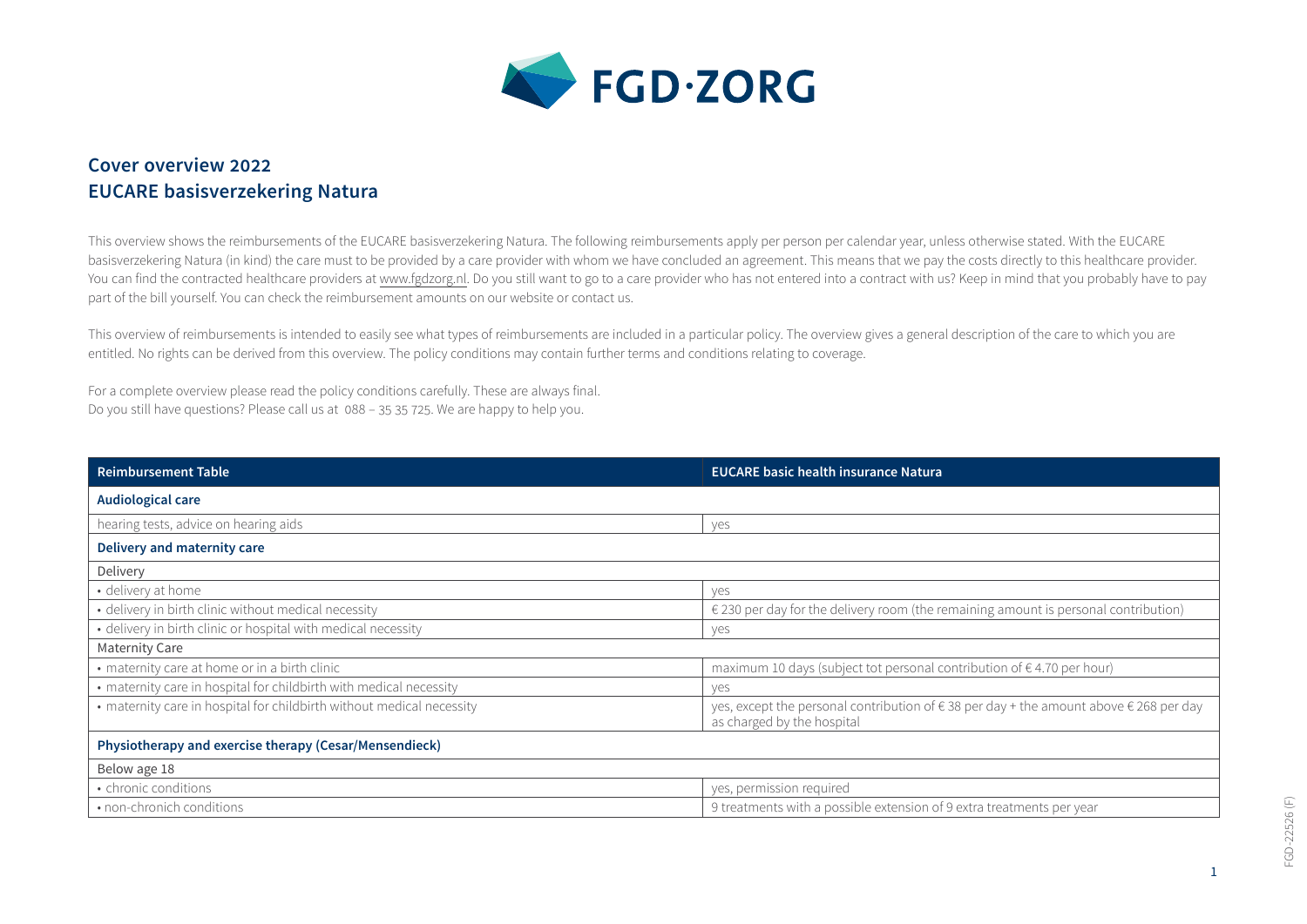| <b>Reimbursement Table</b>                                                                                                                                | <b>EUCARE basic health insurance Natura</b>                                                                                                                                                                                                                                                                                                                                                                   |  |
|-----------------------------------------------------------------------------------------------------------------------------------------------------------|---------------------------------------------------------------------------------------------------------------------------------------------------------------------------------------------------------------------------------------------------------------------------------------------------------------------------------------------------------------------------------------------------------------|--|
| From age 18                                                                                                                                               |                                                                                                                                                                                                                                                                                                                                                                                                               |  |
| • pelvic physiotherapy for urine incontinence                                                                                                             | the first 9 treatments                                                                                                                                                                                                                                                                                                                                                                                        |  |
| • supervised remedial therapy (walking training) for claudication, stage 2 Fontaine                                                                       | 37 treatments during the first 12 months                                                                                                                                                                                                                                                                                                                                                                      |  |
| • remedial therapy in case of osteoarthritis of the knee or hip joint                                                                                     | 12 treatments per 12 months; if needed, another reimbursement for 12 treatments is<br>possible after 12 months                                                                                                                                                                                                                                                                                                |  |
| • remedial therapy for COPD, supervised by a physiotherapist or exercise therapist, for stadium II or higher<br>of the GOLD Classification for spirometry | In the first 12 months, depending of the GOLD Classification, at maximum:<br>- 5 treatments for Class A<br>- 27 treatments for Class B1<br>- 70 treatments for Class B2, C and D<br>After the first 12 months, if maintenance treatments are needed, depending on the GOLD<br>Classification, at maximum:<br>- 3 treatments per 12 months for Class B1<br>- 52 treatments per 12 months for Class B2, C and D |  |
| • chronic conditions                                                                                                                                      | yes, starting from the 21st treatment                                                                                                                                                                                                                                                                                                                                                                         |  |
| • non-chronic conditions                                                                                                                                  | no reimbursement from the basic health insurance                                                                                                                                                                                                                                                                                                                                                              |  |
| • extra physiotherapy and remedial therapy for (ex-) corona patients with long-term complaints                                                            | 50 treatments                                                                                                                                                                                                                                                                                                                                                                                                 |  |
| Abroad                                                                                                                                                    |                                                                                                                                                                                                                                                                                                                                                                                                               |  |
| urgent care during holiday and temporary stay abroad                                                                                                      | yes, up to the tariff charged in the Netherlands                                                                                                                                                                                                                                                                                                                                                              |  |
| non-urgent medical treatment abroad                                                                                                                       | yes, up to the tariff charged in the Netherlands                                                                                                                                                                                                                                                                                                                                                              |  |
| <b>Dietetics</b>                                                                                                                                          |                                                                                                                                                                                                                                                                                                                                                                                                               |  |
| education with a medical purpose about food and eating habits                                                                                             | 3 hours per year (7 hours extra for (ex-) corona patients with long-term complaints)                                                                                                                                                                                                                                                                                                                          |  |
| <b>Genetic testing</b>                                                                                                                                    |                                                                                                                                                                                                                                                                                                                                                                                                               |  |
| research of and for genetic anomalies or disorders                                                                                                        | yes                                                                                                                                                                                                                                                                                                                                                                                                           |  |
| <b>Occupational therapy</b>                                                                                                                               |                                                                                                                                                                                                                                                                                                                                                                                                               |  |
| care aimed at increasing or restoring your ability to care for and rely on yourself                                                                       | 10 hours per year (8 hours extra for (ex-) corona patients with long-term complaints)                                                                                                                                                                                                                                                                                                                         |  |
| <b>Pharmaceutical care (medications)</b>                                                                                                                  |                                                                                                                                                                                                                                                                                                                                                                                                               |  |
| contraceptives up to 21                                                                                                                                   | yes, the statutory personal contribution of € 250.00 (over-limit price) still applies                                                                                                                                                                                                                                                                                                                         |  |
| contraceptives 21 or older                                                                                                                                | yes, only in the case of endometriosis or menorrhagia, , statutory personal contribution<br>of € 250.00 (over-limit price) still applies                                                                                                                                                                                                                                                                      |  |
| dietary preparations                                                                                                                                      | yes, after permission                                                                                                                                                                                                                                                                                                                                                                                         |  |
| medications as listed in Appendix 1 of the Healthcare Insurance<br>Regulations and the Pharmaceutical Care Regulations                                    | yes, the statutory personal contribution of € 250.00 (upper-limit price) still applies, see<br>the Pharmaceutical<br>Care Regulations (Reglement Farmaceutische Zorg) on our website                                                                                                                                                                                                                          |  |
| Combined Lifestyle Intervention starting from age 18                                                                                                      |                                                                                                                                                                                                                                                                                                                                                                                                               |  |
| an accredited 24-month programme                                                                                                                          | ves                                                                                                                                                                                                                                                                                                                                                                                                           |  |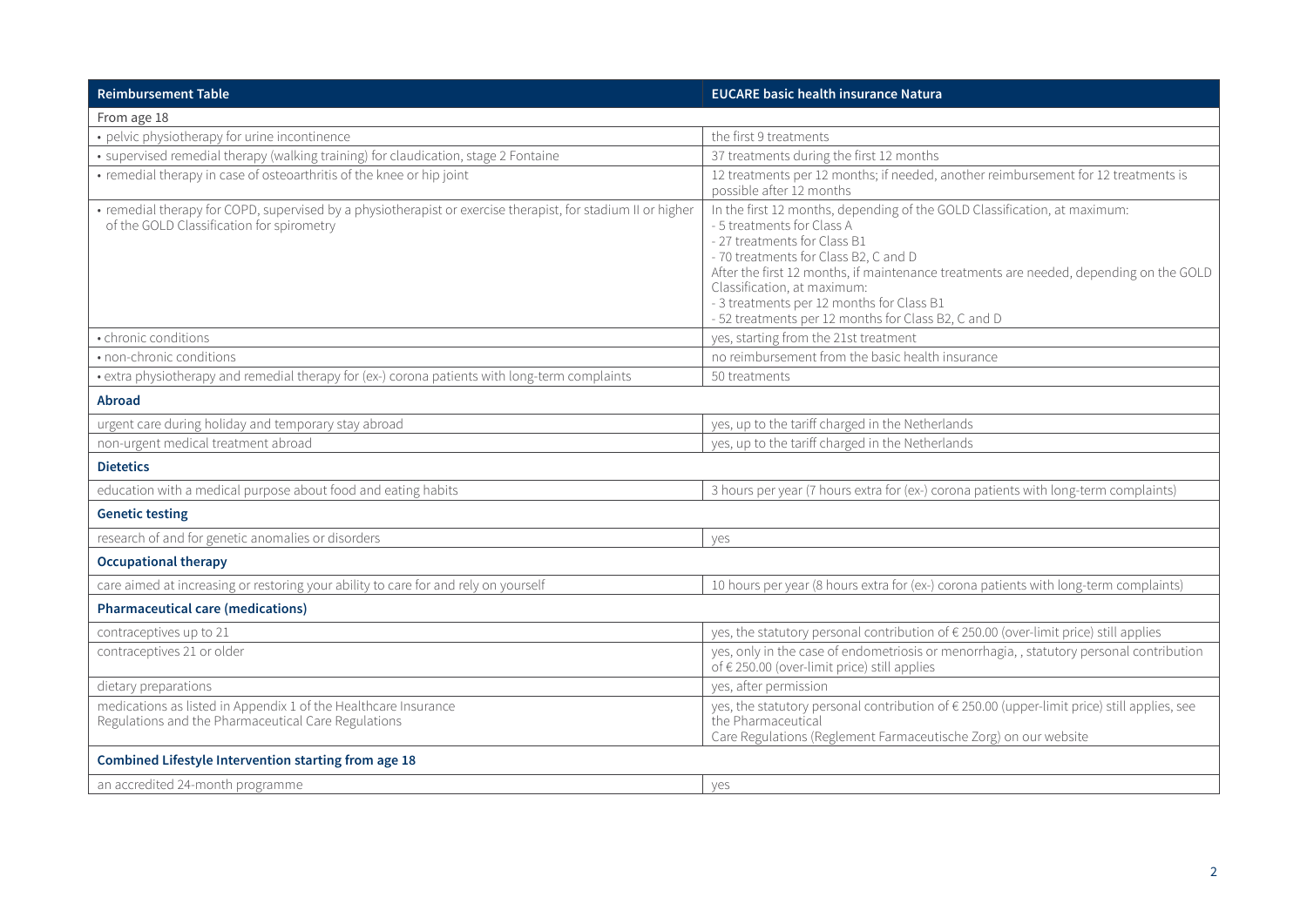| <b>Reimbursement Table</b>                                                                                                                                                                           | <b>EUCARE basic health insurance Natura</b>                                                                           |  |
|------------------------------------------------------------------------------------------------------------------------------------------------------------------------------------------------------|-----------------------------------------------------------------------------------------------------------------------|--|
| <b>General practitioner care</b>                                                                                                                                                                     |                                                                                                                       |  |
| medical care, research and diagnostics by a general practitioner, including: health advice, guidance to quit<br>smoking, preconception care, and foot care if you have diabetes mellitus type 1 or 2 | ves                                                                                                                   |  |
| <b>Medical aids</b>                                                                                                                                                                                  |                                                                                                                       |  |
| medical aids and bandaging as listed in the Medical Aids Regulations                                                                                                                                 | yes, except the personal contribution. A number of aids can only be ordered with a<br>selected online supplier.       |  |
| Medical care for specific target groups                                                                                                                                                              |                                                                                                                       |  |
| medical care by a geriatric specialist or doctor for the mentally handicapped                                                                                                                        | yes                                                                                                                   |  |
| In-vitro fertilisation (IVF) and other fertility treatments                                                                                                                                          |                                                                                                                       |  |
| in-vitro fertilisation (IVF) for women up to age 43. Further conditions apply.                                                                                                                       | yes, the 1st, 2nd and 3rd attempt                                                                                     |  |
| other fertility treatments (women up to age 43)                                                                                                                                                      | yes                                                                                                                   |  |
| <b>Speech therapy</b>                                                                                                                                                                                |                                                                                                                       |  |
| recovering or enhancing the ability to speak                                                                                                                                                         | yes                                                                                                                   |  |
| <b>Specialist medical care</b>                                                                                                                                                                       |                                                                                                                       |  |
| medical care by a specialist, including laboratory research, medicines, bandages, and aids.<br>Also covered are:                                                                                     | yes                                                                                                                   |  |
| • care by the thrombosis service                                                                                                                                                                     | yes                                                                                                                   |  |
| • a second opinion by a medical specialist                                                                                                                                                           | yes                                                                                                                   |  |
| · dialysis in a dialysis center, hospital, or at home                                                                                                                                                | yes                                                                                                                   |  |
| • chronic intermittent respiration and the necessary equipment                                                                                                                                       | yes                                                                                                                   |  |
| • medically necessary circumcision                                                                                                                                                                   | yes                                                                                                                   |  |
| Dental care / oral care                                                                                                                                                                              |                                                                                                                       |  |
| • dental surgery from age 18                                                                                                                                                                         | ves                                                                                                                   |  |
| · dentures (full, removable prostheses), with or without implants                                                                                                                                    | yes, except fot the personal contribution                                                                             |  |
| · dentures (full, removable prostheses), repair and re-fit                                                                                                                                           | yes, except for the personal contribution                                                                             |  |
| · dental and orthodontic care in special cases                                                                                                                                                       | yes                                                                                                                   |  |
| · dental care up to age 18                                                                                                                                                                           | ves                                                                                                                   |  |
| · dental implants                                                                                                                                                                                    | yes, in case of severe developmental disorder, growth disorder or acquired deviation in<br>the tooth-jaw-mouth system |  |
| Plastic and/or reconstructive surgery                                                                                                                                                                |                                                                                                                       |  |
| for specific medical indications                                                                                                                                                                     | yes, permission required                                                                                              |  |